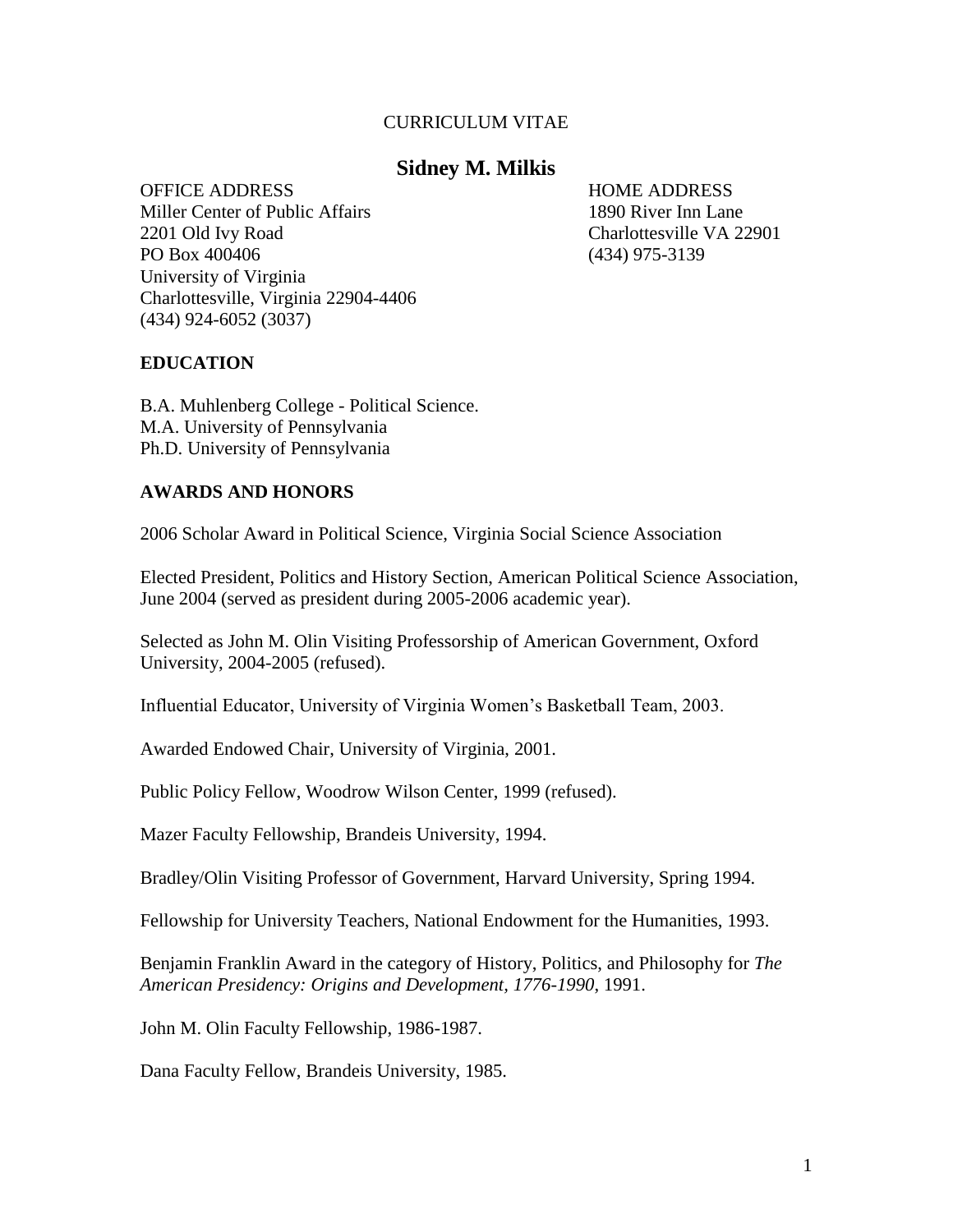Summer Stipend for Independent Research, National Endowment for the Humanities, 1984.

Participant, Project '87 Seminar on the "Constitution and the New Deal," conducted by William E. Leuchtenburg, University of North Carolina, June, 1984 (Competitive Selection).

Outstanding Professor Award, for instruction in the Social Sciences, DePauw University, 1983.

Research Grant, Institute for Educational Affairs, 1983.

Faculty Development Research Grant, DePauw University, 1982.

Eli Lilly Endowment Grant, Computer Workshop Participant, Franklin College, 1980.

Eleanor Roosevelt Institute Grant, 1979.

Alpha Honorary Society, Franklin College, 1979.

University of Pennsylvania Teaching Fellowship, 1976-1978.

Earhart Foundation Fellowship, 1974-1976.

Graduate from Muhlenberg College, magna cum laude.

Philip and Muriel Berman Political Science Award (Highest Academic Average in Political Science), Muhlenberg College, 1972.

Phi Beta Kappa, Muhlenberg College, 1972.

# **PROFESSIONAL EXPERIENCE**

White Burkett Miller Professor of the Department of Politics and Assistant Director for Studies in Democracy and Governance, Miller Center of Public Affairs, University of Virginia, 2008-present.

Visiting Professor, University Of Lyon, Institute of Politics, Lyon, France, February 25- March 21: Taught month long course on The Development of American Political Parties and Institutions.

White Burkett Miller Professor and Chair, Department of Politics, University of Virginia, 2004-2007.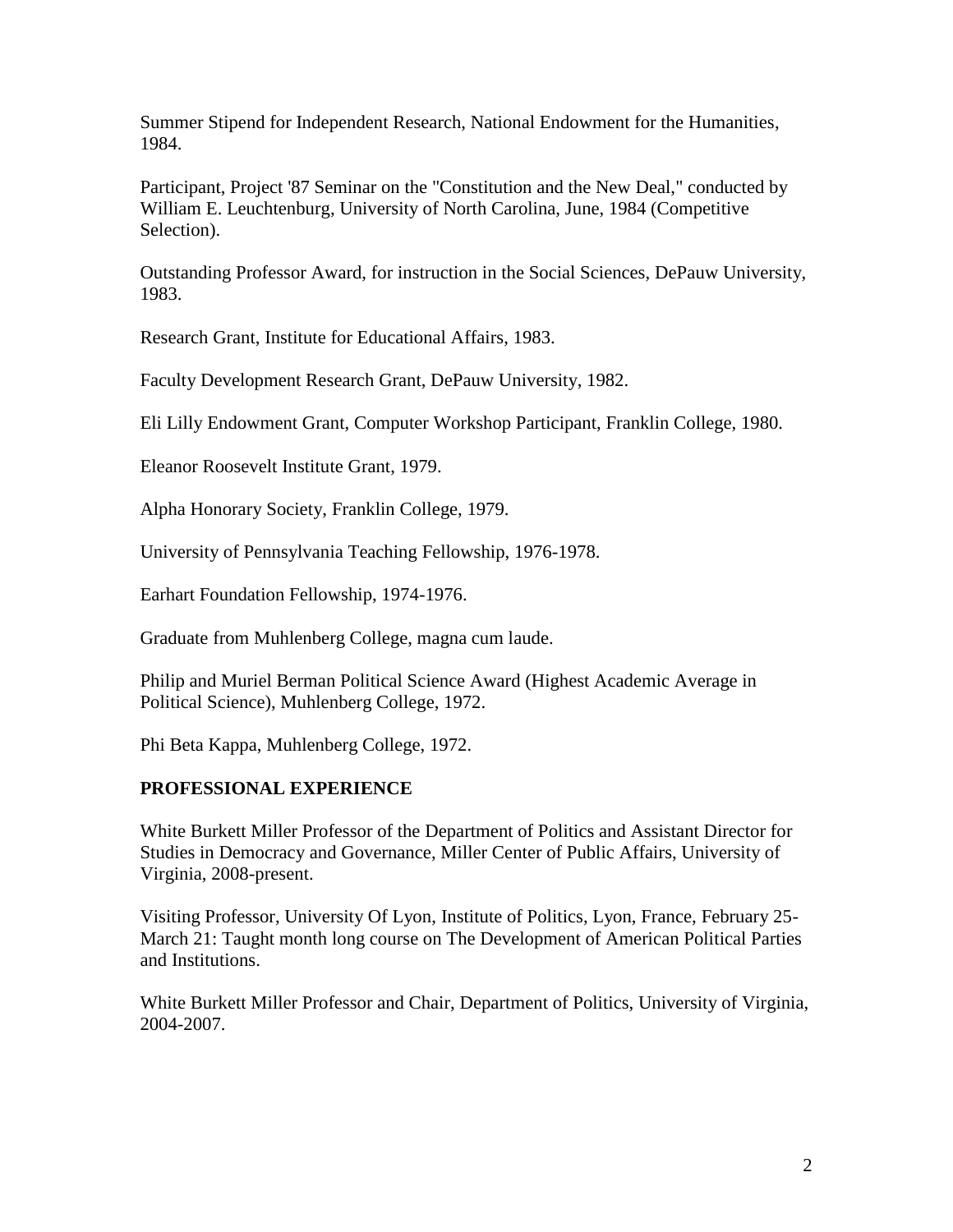James Hart Professor of Politics (department was renamed) and Co-Director, American Political Development Program, Miller Center of Public Affairs, University of Virginia, 2001-Present.

Department of Government and Foreign Affairs, University of Virginia, Professor and Senior Scholar, Miller Center of Public Affairs, 1999-2000.

Department of Politics, Brandeis University, Professor and Chair, 1996-1999.

Department of Politics, Brandeis University, Assistant Professor 1985-1991; Associate Professor, with tenure, 1992-1996; Graduate Director, 1992-1996.

Political Science Department, DePauw University, Assistant Professor 198l-1985.

Political Science Department, University of Pennsylvania, Visiting Professor "Introduction to Political Science," Summer 1983.

Political Science Department, University of Pennsylvania, Visiting Professor, "American Government," Summer 1982.

Political Science Department, Franklin College, Instructor - 1979-81.

Political Science Department, Rutgers University, Camden, Instructor, "Introduction to American Government" - Spring 1979.

Political Science Department, University of Pennsylvania, Instructor, "Political Parties and Interest Groups" - Summer 1978.

Political Science Department, University of Pennsylvania, Teaching Fellow, "Introduction to Political Science" - Fall 1976, Spring 1977, Spring 1978, Fall 1978.

# **TEACHING COMPETENCIES**

American Government: Elections and Political Parties, Presidency, American Political Development, American Political Thought, Public Administration, Regulatory Politics.

**WORK IN PROGRESS**: Progressivism and the Transformation of American Political Life, advanced contract from Cambridge University Press.

# **PUBLICATIONS**

Books: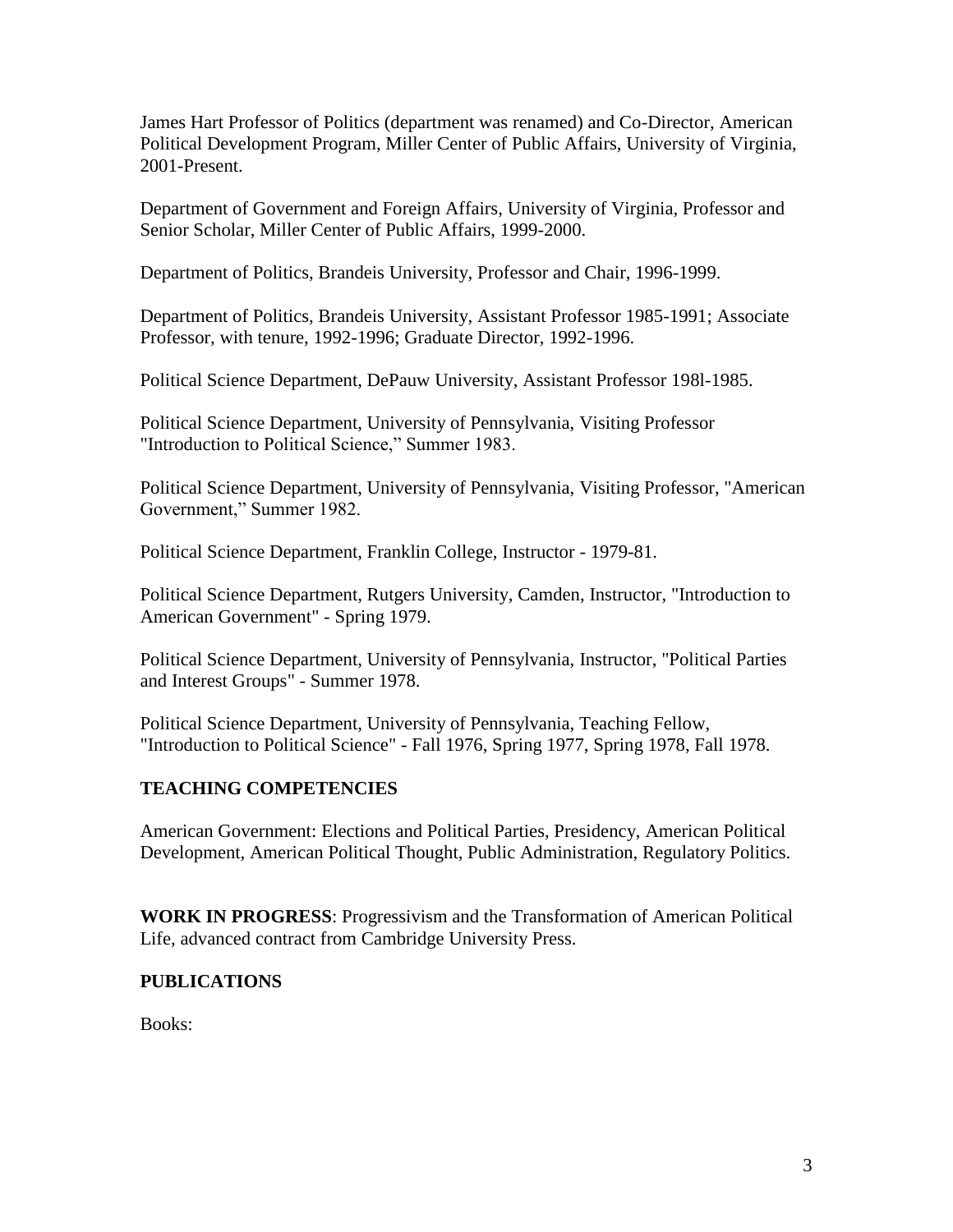*The American Presidency: Origins and Development, 1776-2011*, 6th edition, with Michael Nelson, Congressional Quarterly Press, 2011. (Winner of the 1991 Benjamin Franklin Award for history, politics, and philosophy). This is an expanded and updated version of the 5th<sup>th</sup> edition that was published in 2008; Chinese translation published in June, 2008.

*Theodore Roosevelt, the Progressive Party and the Transformation of American Democracy*, Kansas University Press, 2009.

*American Government: Balancing Democracy and Rights*, with Marc Landy, second edition, Cambridge University Press, 2008. This is an expanded and updated version of the 1st edition that McGraw Hill published in 2003.

*The Great Society and the High Tide of Liberalism*, edited with Jerome Mileur, University of Massachusetts Press, 2005.

*The New Deal and the Triumph of Liberalism*, co-edited with Jerome Mileur, University of Massachusetts Press, 2002.

*Presidential Greatness*, with Marc Landy. Kansas University Press, 2000.

*Progressivism and the New Democracy*, co-edited with Jerome Mileur. University of Massachusetts Press, 1999.

*Political Parties and Constitutional Government: Remaking American Democracy*, Johns Hopkins University Press, 1999.

*The Politics of Regulatory Change: A Tale of Two Agencies*, with Richard A. Harris, Oxford University Press, 1996, 2nd edition.

*The President and the Parties: The Transformation of the American Party System Since the New Deal*, Oxford University Press, 1993.

*Remaking American Politics*, coedited with Richard A. Harris, Westview Press, 1989.

Articles and Book Chapters

"How Great Was the Great Society?" in *A Companion to Lyndon B. Johnson*, ed. Mitchell B. Lerner, Wiley-Blackwell, forthcoming 2011.

"Reform"s Mating Dance: Presidents, Social Movements, and Racial Realignments," with Daniel J. Tichenor, *Journal of Policy History*, forthcoming Fall, 2011.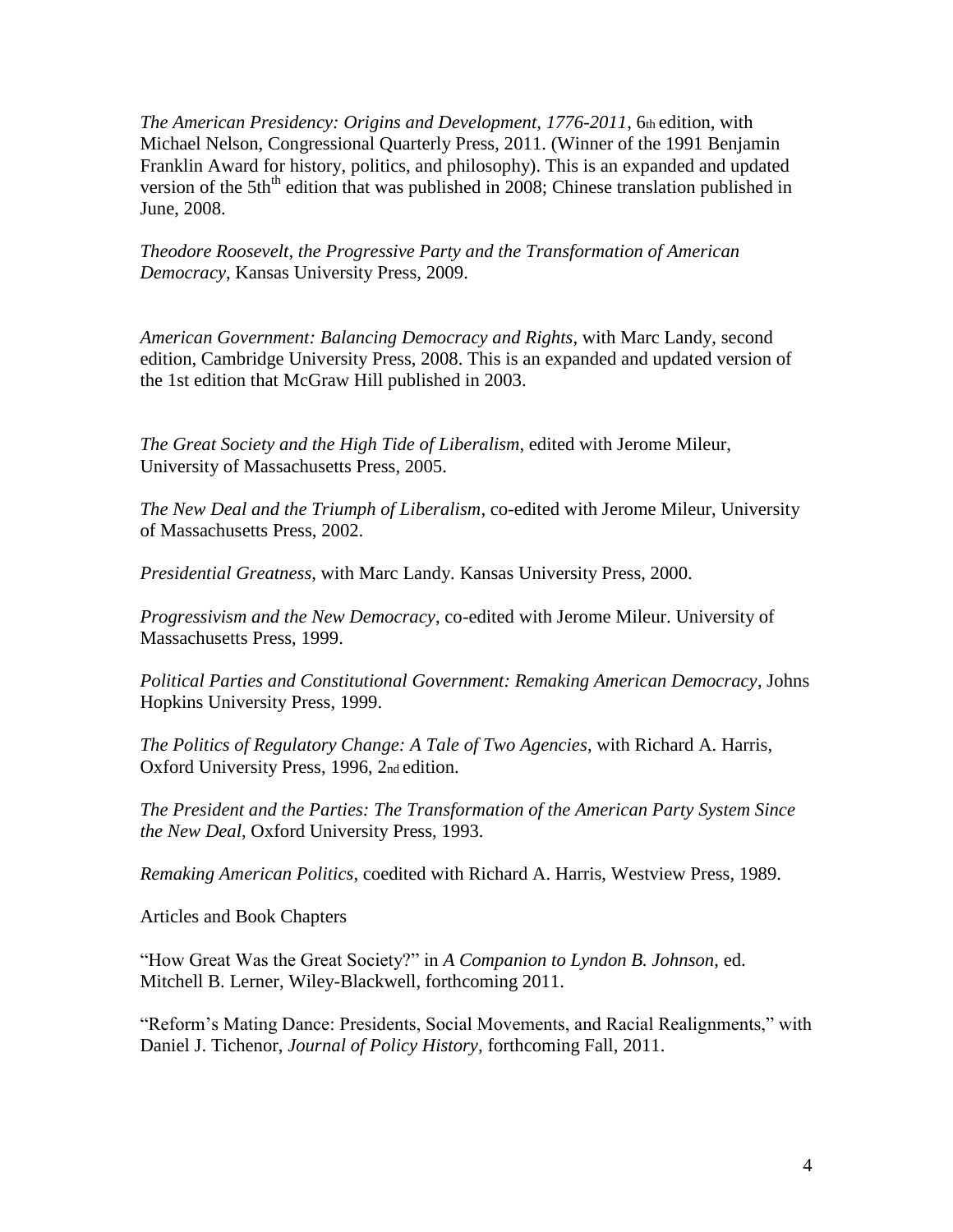"The Politics of the Policymaking State," in *Living Legislation: Political Development and Contemporary American Politics*, ed. Jeffery Jenkins and Eric Patashnik, University of Chicago Press, forthcoming 2011.

"Crafting the Rhetorical Presidency," in Michael Nelson and Russell L. Riley, ed., *The Presidents Words: Speeches and Speechwriting in The Modern White House*, University Press of Kansas, 2010.

"Progressivism," in Colin Bird and Mark Bevir, ed., *Encyclopedia of Political Theory*, New York, Sage, 2010.

"The President as a Partisan Actor," in Jeffrey Stonecash, ed., *New Directions in American Political Parties*, Routledge Press, 2010.

"The President, Political Parties, and Constitutional Development," with Jesse Rhodes, in L. Sandy Maisel and Jeffrey Berry, eds., *Oxford Handbook of American Political Parties and Interest Groups*, Oxford University Press, 2010.

"The Presidency at the Eye of the Storm," ,"with Marc Landy, in *The Presidency and the Political System*, 9<sup>th</sup> edition, ed. Michael Nelson, Congressional Quarterly Press, 2009. This is a new major essay that a colleague and I wrote for the  $9<sup>th</sup>$  edition.

"The Presidency and the Political Parties," in *The Presidency and the Political System*, 9<sup>th</sup> edition, ed. Michael Nelson, Congressional Quarterly Press, forthcoming 2009. This is an extensively revised version of the chapter that I wrote for the eight edition.

"Barack Obama, The Democratic Party, and the Future of the "New American Party System,"" with Jesse Rhodes, *The Forum,* Vol. 7: Iss. 1, 2009, available at [http://www.bepress.com/forum/vol7/iss1/art7.](http://www.bepress.com/forum/vol7/iss1/art7)

"The Rhetorical and Administrative Presidencies," *Critical Review* (A special edition devoted to the 20<sup>th</sup> anniversary of the publication of Jeffrey Tulis's, *The Rhetorical Presidency*), June, 2008.

"The Modern Presidency, Social Movements, and the Administrative State: Lyndon Johnson and the Civil Rights Movement," in Joseph Lowndes, Julie Novkov, and Dorian Warren, eds.., *Race and American Political Development*, Routledge Press, 2008.

"George W. Bush, the Republican Party, and the "New" Party System," with Jesse Rhodes, *Perspectives on Politics*, Fall 2007.

"The President in the Vanguard: Lyndon Johnson and The Civil Rights Insurgency," in Stephen Skowronek and Matthew Glassman, eds., *Formative Acts: American Politics in the Making*, University of Pennsylvania Press, 2007.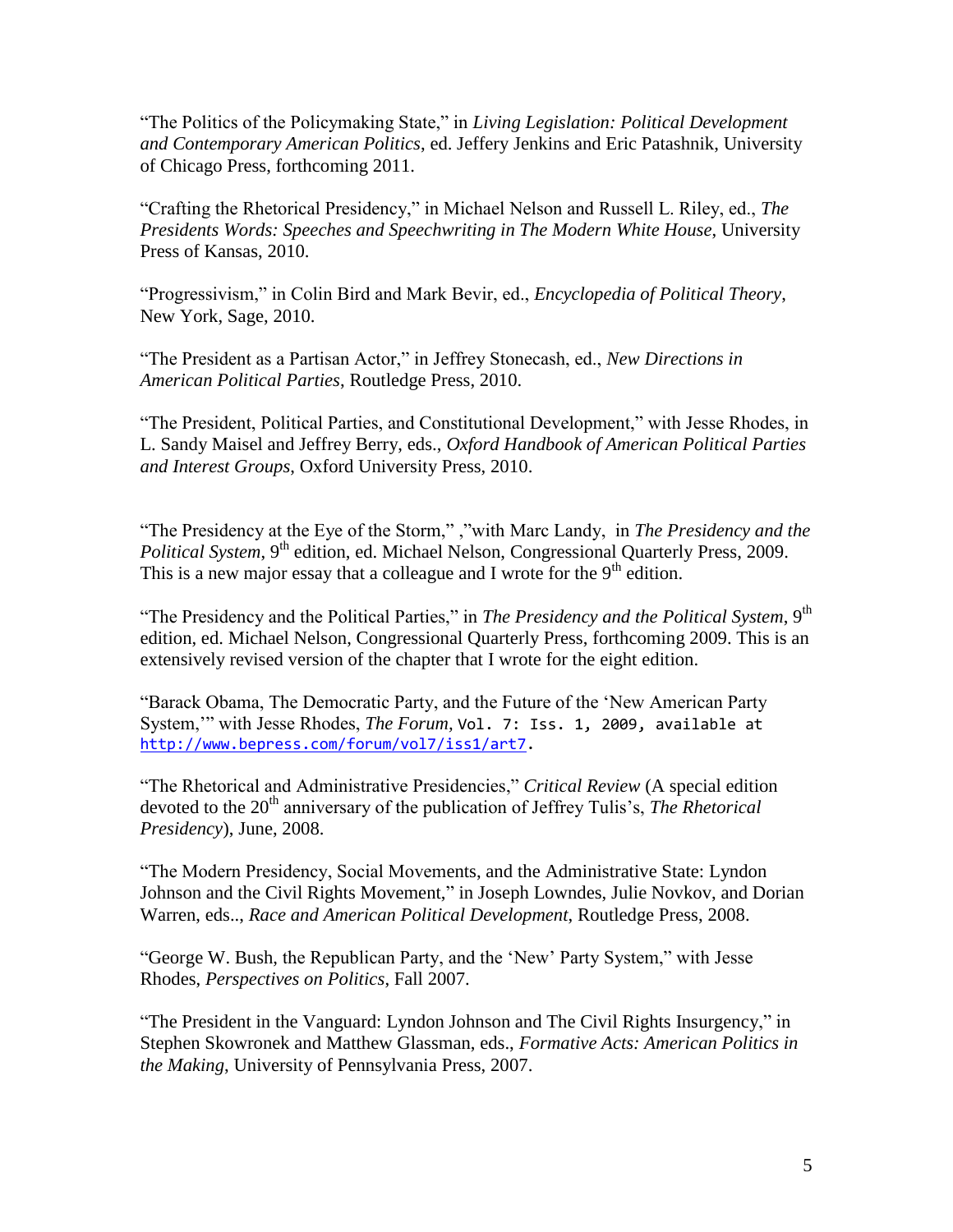"The History of the Presidency," in Michael Nelson, *Guide to the Presidency*, 4<sup>th</sup> edition, Congressional Quarterly Press, 2007. This is an extensively revised version of the chapter that I wrote for the  $3<sup>rd</sup>$  edition.

"George W. Bush, the Party System, and American Federalism," with Jesse Rhodes, *Publius: the Journal of Federalism* (A special edition devoted to the George W. Bush Presidency and American Federalism), Spring 2007.

"Executive Power and Political Parties: The Dilemmas of Scale in American Democracy," in Joel D. Aberbach and Mark A. Peterson, editors, *The Executive Branch: Institutions of American Democracy*, Annenberg Foundation, Oxford University Press, 2005.

"The Federal Trade Commission and Consumer Protection: Regulatory Change and Administrative Pragmatism," *Antitrust Law Journal*, Vol. 72: 2005.

"The Presidency and the Political Parties," in *The Presidency and the Political System Congressional Quarterly Press*, 8th edition, 2005. This is a extensively revised version of the chapter that I wrote for the seventh edition.

"For the Plaintiffs: The Honor and Humility of Defending Political Parties in Court," *PS: Political Science and Politics*, October 2004.

"Theodore Roosevelt and the Birth of the Modern Presidency," *Miller Center Report*, Fall/Winter 2003.

"Parties versus Interest Groups," in Anthony Corrado, Thomas E. Mann, and Trevor Potter, editors, *Inside the Campaign Finance Battle*, Brookings Institution Press, 2003.

"The History of the Presidency," in Michael Nelson editor, *Guide to the Presidency*, Congressional Quarterly Press, third edition, 2003. (This is an expanded and updated version of the chapter I wrote for the second edition of this volume in 1996.)

"The Presidency and the Political System," in *The Presidency and the Political System*, Congressional Quarterly Press, 7th edition, 2002 (This is a revised version of the chapter I wrote for the sixth edition.).

"Presidential Greatness and American Politics," *Miller Center Report*, Fall 2002.

"Bill Clinton and the Politics of Divided Democracy," in *Seeking the Center: Politics and Policymaking at the New Century*, Marc Landy, Martin Levin, and Martin Shapiro, editors, Georgetown University Press, 2001.

"The 2000 Election and the Prospects of President George W. Bush: A Historical Perspective," *Miller Center Report*, Spring 2001.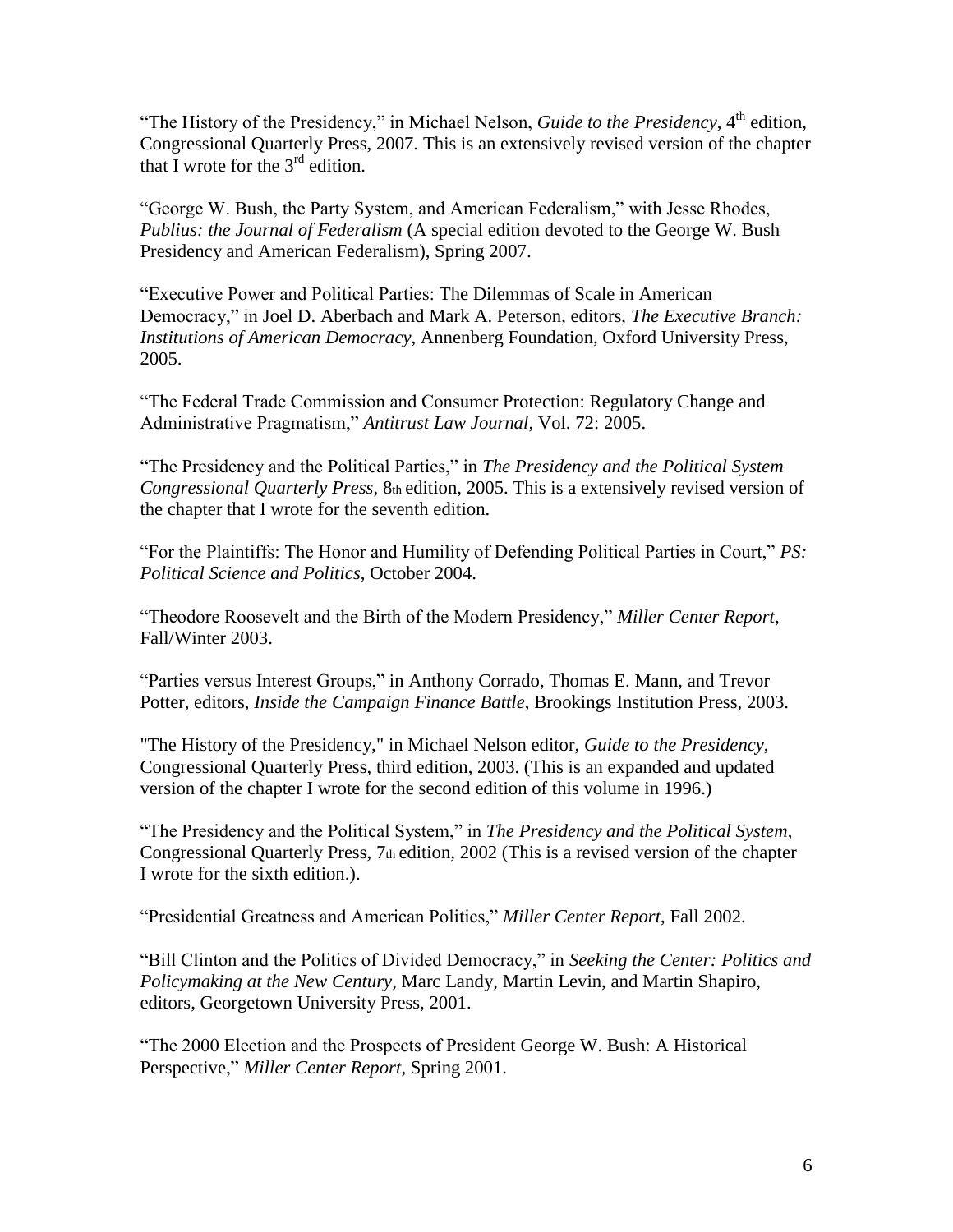"Political Parties, the Constitution, and Popular Sovereignty," in *Friends and Citizens: Essays in Honor of Wilson Carey McWilliams*, Peter Dennis Bathory and Nancy L. Schwartz, editors, Rowman and Littlefield, 2001.

"Franklin D. Roosevelt," in *The American Presidents: Critical Essays*, Melvin I. Urofsky, editor, Garland Press, 2000.

"The End of Greatness? FDR"s Legacy," with Marc Landy, TomPaine, common sense, January, 2000.

"The Presidency and Political Parties," in *The Presidency and the Political System*, Michael Nelson, editor, sixth edition, Congressional Quarterly Press, 2000 (This is a revised version of the chapter I wrote for the fifth edition.)

"Localism, Political Parties, and Civic Virtue," in Dilemmas of Scale in America"s Federal Democracy, Martha Derthick, editor, Cambridge University Press, 1998.

"The Presidency, Party Politics, and Divided Democracy," Steven Shull, editor, *Presidential Policy-Making: An End-of-the-Century-Assessment*, M.E. Sharpe, 1998.

"Franklin D. Roosevelt, Progressivism, and the Limits of Popular Leadership," in Richard Ellis, editor, *Speaking for the People: The Rhetorical Presidency in Historical Perspective*, University of Massachusetts Press, 1998.

"Remaking Government Institutions in the 1970s: Participatory Democracy and the Triumph of Administrative Politics," prepared for a Special Issue on the 1970s, *Journal of Policy History*, Spring, 1998.

"The Presidency and Political Parties," *The Presidency and the Political System,* Michael Nelson, editor, fifth edition, Congressional Quarterly Press, 1997. (This is a revised version of the Chapter I wrote for the fourth edition of this volume.)

"The New Deal, The Modern Presidency, and Divided Government," in Peter F. Galderisi, Roberta Q. Herzberg, and Peter McNamara, eds., *Divided Government: Change, Uncertainty, and the Constitutional Order*, Rowman and Littlefield, 1996.

"The History of the Presidency," in Michael Nelson editor, *Guide to the Presidency, Congressional Quarterly Press*, Fall, 1996, second edition. (This is an expanded and updated version of the chapter I wrote for the first edition of this volume in 1989.)

What Politics Do Presidents Make?" review of Stephen Skowronek"s *The Politics Presidents Make*, Harvard University Press, 1993. (This was the lead article in a Forum I edited for *Polity*, Spring, 1995, entitled "The Politics Presidents Make.")

"'Direct Democracy' and Social Justice: *The Progressive Party Campaign of 1912*," with Daniel Tichenor, *Studies in American Political Development*, Fall, 1994.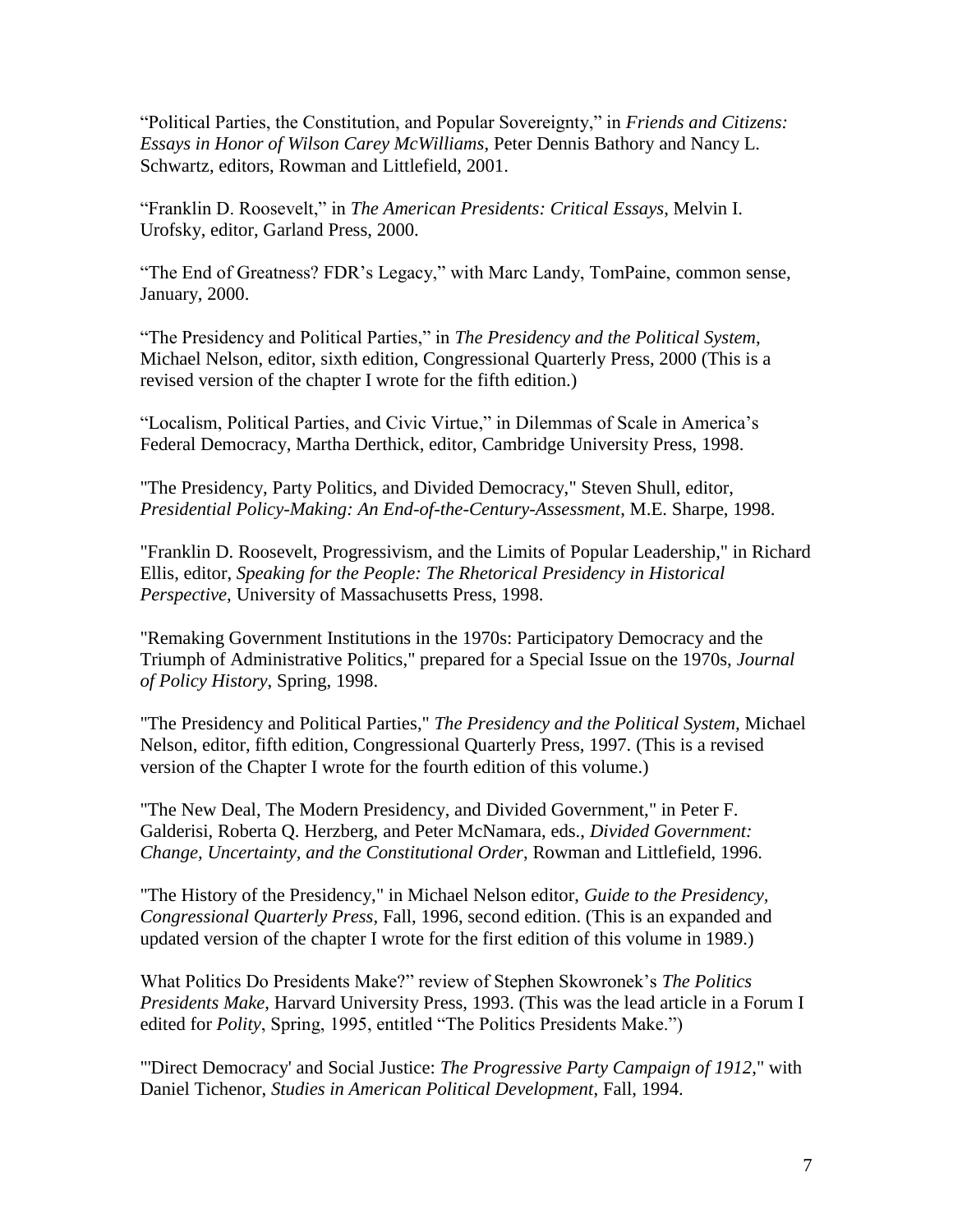"The Presidency and Political Parties," Michael Nelson (editor), *The Presidency and the Political System*, fourth edition, Congressional Quarterly Press, 1994. (This is an expanded and updated version of the chapter I wrote for the third edition of this volume.)

"The New Deal, Party Politics, and the Administrative State," in Peter W. Schramm and Bradford P. Wilson (editors), *American Political Parties and Constitutional Politics,* Rowman and Littlefield, 1993.

"Programmatic Liberalism and Party Politics: The New Deal Legacy and the Doctrine of Responsible Party Government," in Jerome Mileur and John Kenneth White, ed., *Challenges to Party Government*, Southern Illinois University Press, 1992.

"E.E. Schattschneider, the New Deal, and the Rejection of the Responsible Party Doctrine," *PS*, Summer, 1992.

"The Presidency and Political Parties," in Michael Nelson (editor), *The Presidency and the Political System*, third edition, Congressional Quarterly Press, 1990. (This is an expanded and updated version of the chapter I wrote for the second edition of this volume.)

"Regulatory Regimes, Social Regulation and the Prospects for Deregulation," with Richard A. Harris, in M. Dubnick, and A. Gitleson ,ed., *Public Policy and Economic Institutions*, JAI Press, 1990.

"The History of the Presidency," in Michael Nelson editor, *Guide to the Presidency*, Congressional Quarterly Press, 1989.

"The Bureaucracy, the Constitution, and the Crisis of Republican Government," In Sarah Baumgartner Thurow, editor, *Constitutionalism in Perspective*: *The American Constitution in Twentieth Century Politics*, Volume 3 of Constitutionalism in America, University Press of America, 1989.

"New Deal Party Politics, Administrative Reform, and the Transformation of the American Constitution," in Robert Eden (editor), *The New Deal and its Legacy*, Greenwood Press, 1989.

"The Presidency and Political Parties." In Michael Nelson (editor), *The Presidency and the Political System*, second edition, Congressional Quarterly Press, 1988.

"The Presidency, Democratic Reform, and Constitutional Change," *PS*, Summer, 1987.

"The New Deal, Administrative Reform and the Transcendence of Partisan Politics." *Administration and Society*, Volume 18, February, 1987.

"The Presidency and Political Parties," *Presidency Research*, Spring 1986.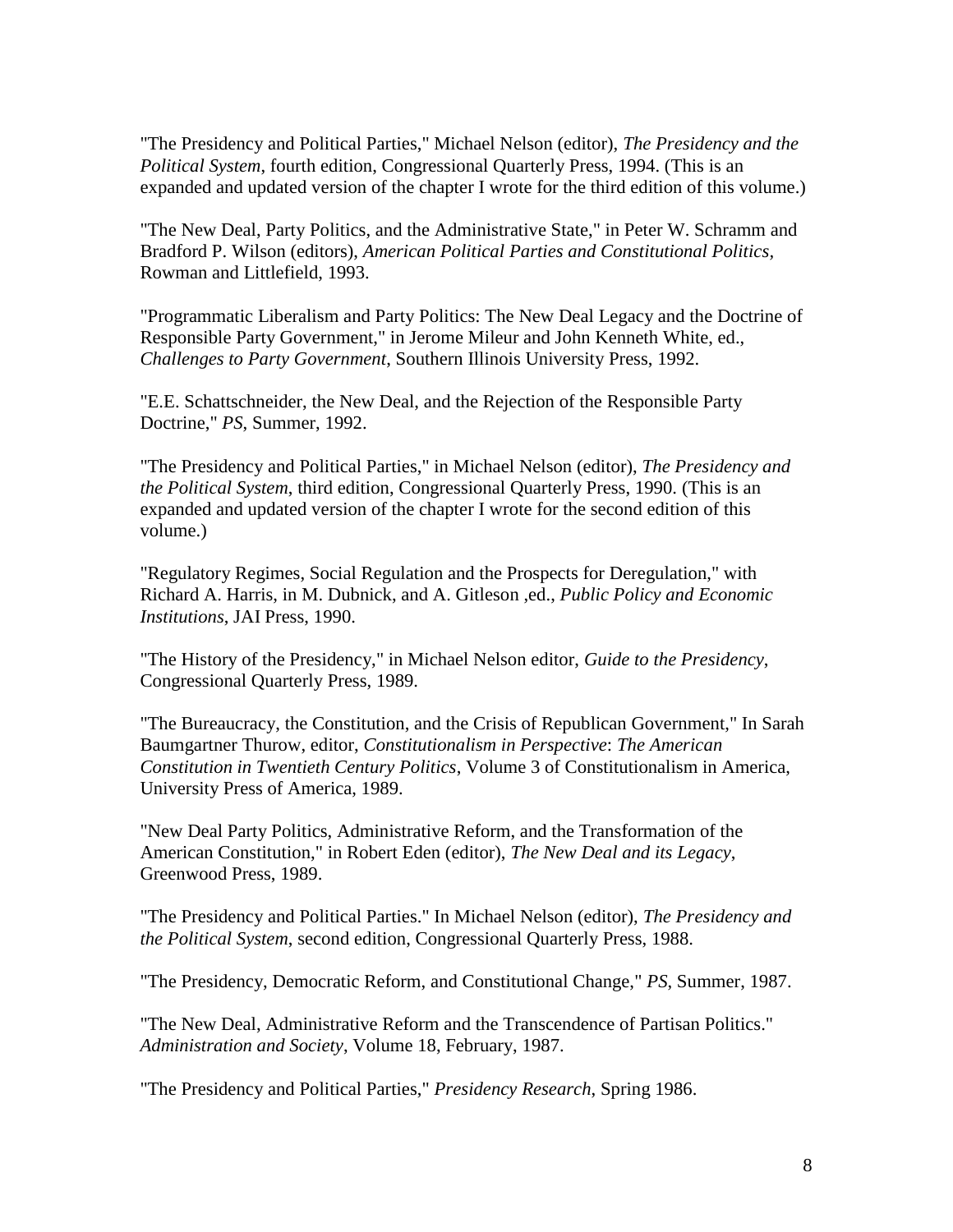"Franklin D. Roosevelt and the Transcendence of Partisan Politics," *Political Science Quarterly*, Volume 100, Fall, 1985.

"Presidents and Party Purges: With Special Emphasis on the Lessons of 1938," published in Robert Harmel, editor, *Presidents and Their Parties: Leadership or Neglect?* Praeger, 1984.

CONFERENCE PAPERS AND LECTURES:

"The Ambivalent Party Leader: Barack Obama and the New Party System," with Jesse Rhodes, Paper presented at conference on The Administration of Barack Obama, 2009- 2011: Ruptures, Continuities and the Future, Institute of Political Studies, University of Lyon II, Lyon, Paris, January 29, 2011.

Theodore Roosevelt, the Progressive Party, and the Ascension of the Living Constitution," Bradley Lecture, American Enterprise Institute, Washington, D.C., December 13, 2010.

Theodore Roosevelt, the Progressive Party, and the Ascension of the Living Constitution," Constitution Day Lecture, September 14, 2101, Rhodes College, Memphis, Tennessee.

"Barack Obama, the Democratic Party, and the Evolution of the American Party, System," Paper presented at the American Political Science Association Meeting, September 2-5, 2010, Washington, D.C.

Theodore Roosevelt, the Progressive Party, and the Transformation of American Democracy, Engaging the Mind Lecture, UVa Club, Tallahassee, Florida, May 11, 2010.

Theodore Roosevelt, the Progressive Party and the Transformation of American Democracy, book forum with, Din Ambar, Lehigh University, Nicole Mellow, Williams College, and Stephen Skowronek, Yale University; Fall Fellows Conference, Miller Center of Public Affairs, University of Virginia, May 6, 2010. The Presidents and Social Movements: Reflections on Executive Power, Insurgency, and the Quest for Enduring Reform, Department of Political Science, American Politics Workshop, University of Pennsylvania, Philadelphia, PA., April 22, 2010.

Barack Obama, the Presidency, and the Enduring Quest for Reform, Public Lecture, sponsored by the Department of Political Science, University of Massachusetts, Amherst MA, April 12, 2010

Theodore Roosevelt and the Creation of the Modern Presidency, public lecture, sponsored by the Program in Leadership Studies, Williams College, Williamstown, MA, April 11, 2010.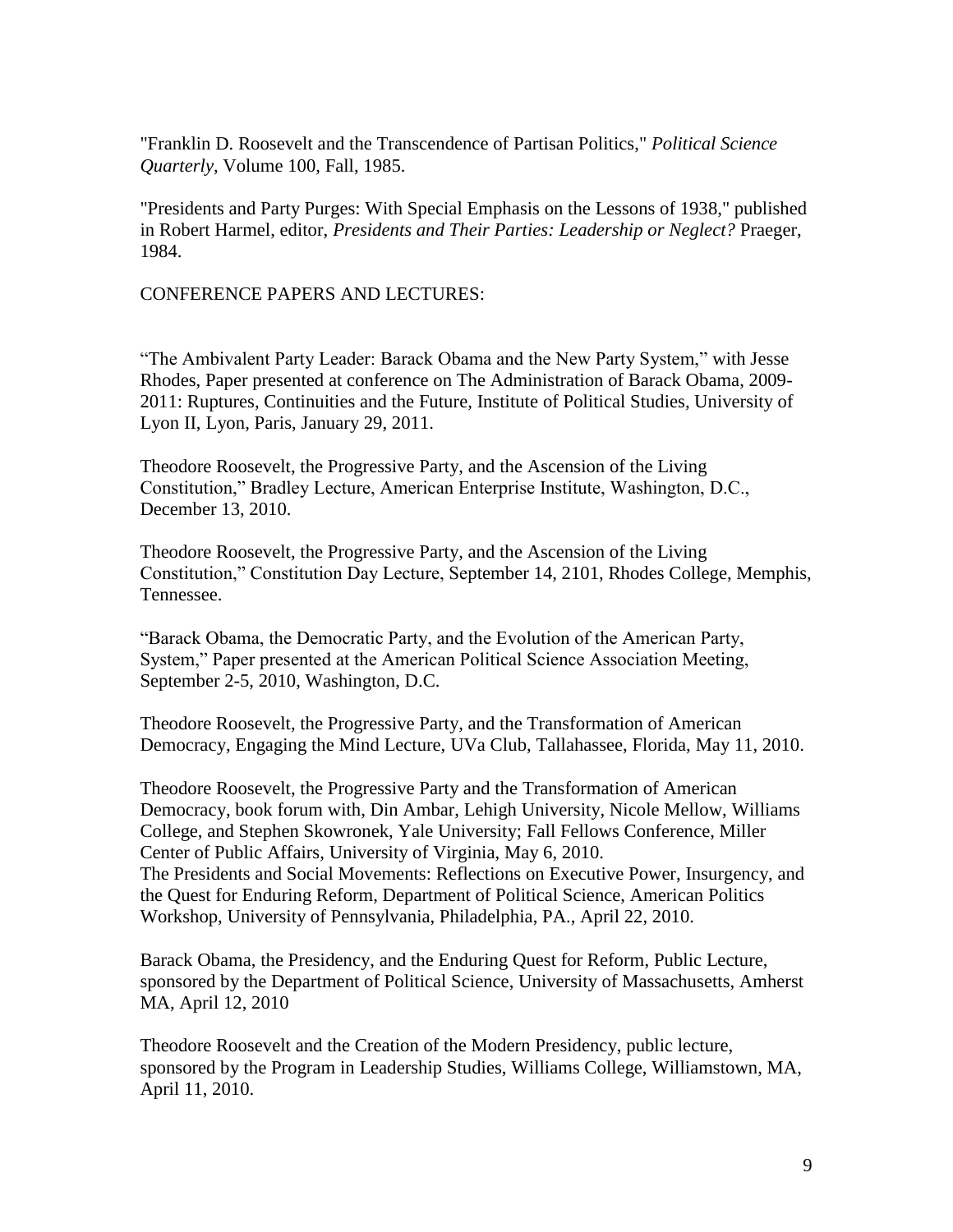"The Election that Changed America: Teddy Roosevelt, the 1912 Election, and the Progressive Party. Heritage Foundation, March 31, 2010, covered by C-Span's Bookty.

Theodore Roosevelt, the Progressive Party, and the Shaping of Modern Politics, Teaching American History Seminar, Ashbrook Institute, Ashland University, Ashland, Ohio, March 20, 2010.

Theodore Roosevelt, the Progressive Party, and the Transformation of American Democracy, Lecture, Ashbrook Center, Ashland University, Ashland, Ohio, March 19, 2010.

Panel discussion on Progressivism and its Legacy, Progressive Author Series, with Jackson Lears, Center for American Progress, Washington, D.C., January 25, 2010.

Barack Obama, the Presidency, and the Enduring Quest for Reform, public lecture, Wayne Morse Center for Law and Politics, University of Oregon, Eugene, Oregon, January 13, 2010.

Theodore Roosevelt, the Progressive Movement, and the Shaping of "Modern" Politics, public lecture, James Madison Program, Princeton University, Princeton, New Jersey, December 1, 2009.

The Incredible Shrinking GOP: Explaining the Exodus of Voters from the Pennsylvania Republican Party, Paper presented at the Annual Meeting of the Northeast Political Science Meeting, November 19-21, 2009, Philadelphia, PA.

Theodore Roosevelt, the Progressive Party, and the Transformation of the American Democracy, Forum presentation, Miller Center of Public Affairs, University of Virginia. November 18, 2009.

The Impact of Elections on the Constitution, with Marc Landy, Gilder Lehrman Workshop for Teachers, October 19-20, 2009, Lexington, MA.

The Presidents and Social Movements: Reflections on Executive Power, Insurgency, and the Quest for Enduring Reform, with Daniel J. Tichenor, Paper presented at the Annual Meeting of the American Political Science Association, , September 3-6, 2009, Toronto, Canada.

Featured Participant, Panel Discussion, Politics, Ethics, and Citizenship in 2008: What Matters and Why, Center for Ethics, Muhlenberg College, Allentown, Pennsylvania, October 20, 2008.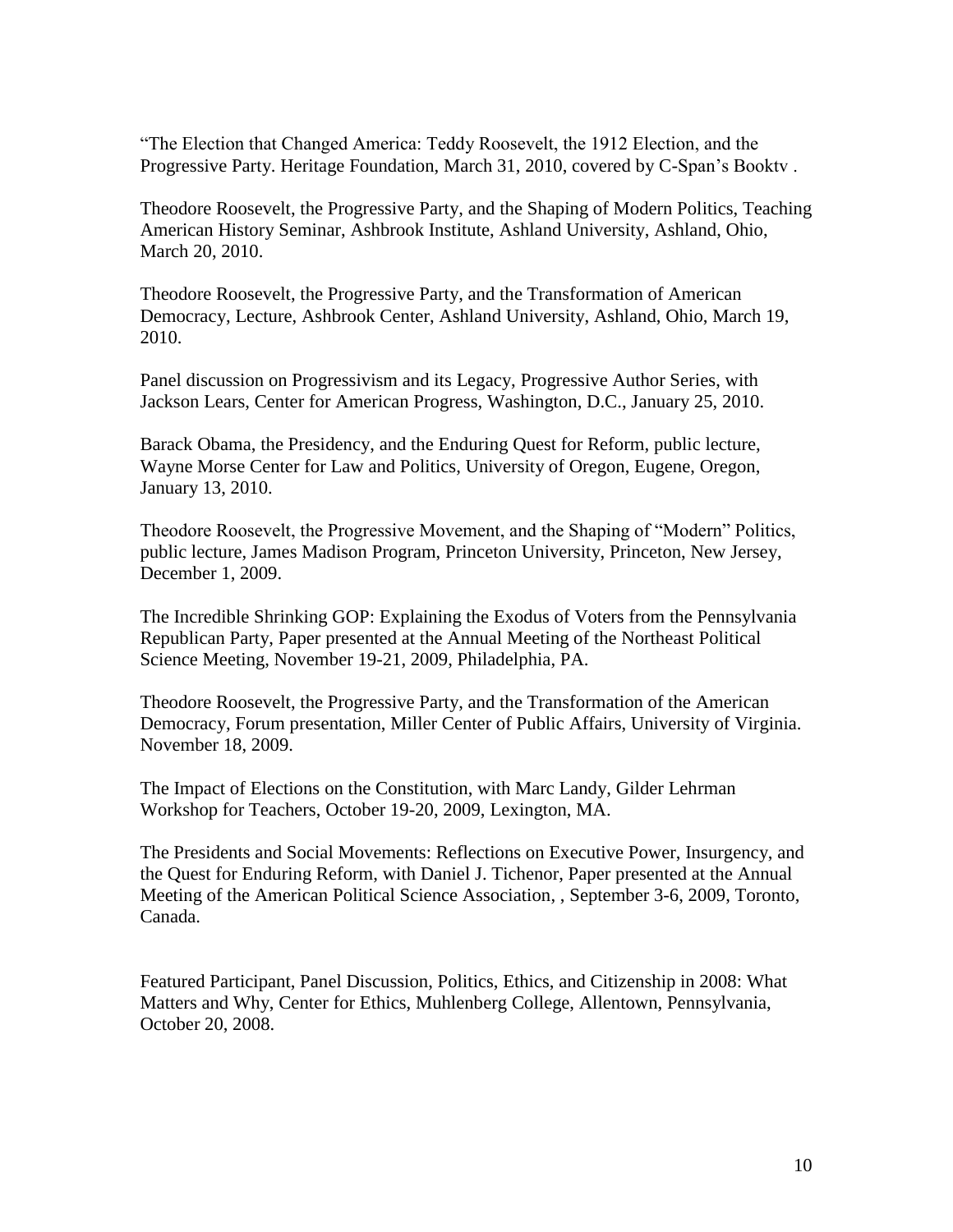Theodore Roosevelt, the Progressive Party, and the Transformation of American Democracy, lecture, Clough Center for the Study of Constitutional Democracy, Boston College, Chestnut Hill, Massachusetts, September 29, 2008.

The 2008 Election in Historical Perspective, lecture, Martin Institute, Stone Hill College, Stone Hill, Massachusetts, September 28, 2008.

The Meaning of the 2008 Election, lecture, Executive Training Session, Darden Graduate School of Business, University of Virginia, September 23, 2008. Discussant, Panel on Presidential War Powers, American Political Science Association, Boston, MA, September 2008.

The Virtues of Partisan Rancor, Panel Discussion, Uncivil Wars: What's so Bad About Political Partisanship? National Press Club, Washington, D.C., Sponsored by Reynolds Program, Washington and Lee University, May 16, 2008.

The Presidency and Social Movements: the case of Lyndon Johnson and the Civil Rights Movement, lecture, Program in American Democracy, Notre Dame University, April 25, 2008.

Featured Participant, Panel Discussion, the 2008 Presidential Election, Ministry of Foreign Affairs, Paris, France, March 20, 2008.

Keynote Speaker, Conference on the Imperial Presidency, The Modern Presidency and the New Party Order, University of Aix-en-Provence, Aix- en -Provence, France, March 15, 2008.

Keynote Speaker, Conference on the Imperial Presidency, The Modern Presidency and the New Party Order, Institute of Politics, University of Lyon, Lyon, France, March 14, 2008.

Featured Participant on Panel Discussion, the 2008 Presidential Election, University of Lyon, Lyon, France, March 13, 2008.

Keynote Speaker, Conference on the Imperial Presidency, University of Paris, Paris, France, The Modern Presidency and the New Party Order, March 12, 2008.

Keynote Speaker, Conference on the Imperial Presidency, University of Bordeaux, Bordeaux, France, The Modern Presidency and the New Party Order, March 7, 2008.

Partisan Rancor and American Democracy, Panel Discussion, Miller Center of Public Affairs, University of Virginia, October 26, 2007.

The Modern Presidency, Social Movements, and the Administrative State: Lyndon Johnson and the Civil Rights Movements, Paper for the Workshop on Twentieth Century American Politics and Society, Columbia University, November 30, 2006.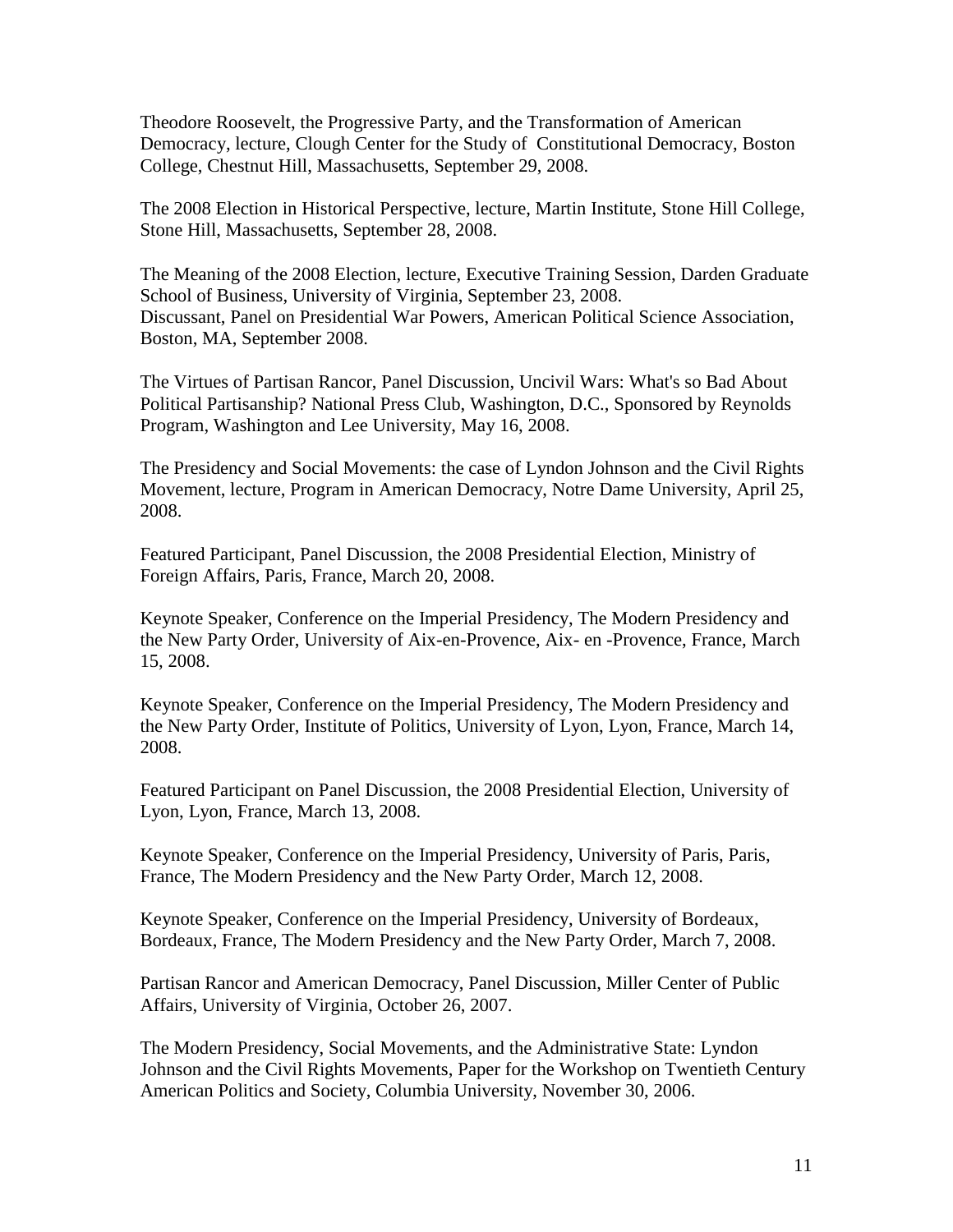Partisan Rancor and American Democracy, Roundtable on Party Polarization, Annual Meeting of the American Political Science Association, August 31-September 3, 2006, Washington, D.C.

The Modern Presidency, Social Movements, and the Administrative State: Lyndon Johnson and the Civil Rights Movement, Paper for Conference on Race and American Political Development, University of Oregon, Eugene, Oregon, May 11 and 12, 2006

A New Party System? George W. Bush and the Republican Party, Lecture, Contemporary History Institute, Ohio University, Athens, Ohio, November 10, 2005.

George Bush, The Republican Party, and the New American Party System, lecture at the Copenhagen Business School, Copenhagen, Denmark, October 3, 2005.

George W. Bush, the Republican Party, and the New American Party System, with Jesse Rhodes, Paper presented at the Annual Meeting of the American Political Science Association, September 1-September 4, 2005, Washington, D.C.

"The Modern Presidency, Social Movements, and the Administrative State: Lyndon B. Johnson and The Civil Rights Movement, Paper prepared for a Conference on Political Action and Change: Leaders, Entrepreneurs, and Agents in American Political Development, Yale University, October 22-23, 2004.

"The Progressive Party Campaign of 1912 and the Birth of Modern American Politics," Keynote Address, Conference on the 1912 Election, Mary Baldwin College, Staunton, Virginia, September 24, 2004.

"The Federal Trade Commission and Consumer Protection: Regulatory Change and Administrative Pragmatism," paper prepared for the Federal Trade Commission"s 90th Anniversary Symposium, September 22-23, 2004, Washington, D.C.

"The Progressive Party Campaign of 1912 and the Birth of Modern American Politics," Keynote Speech, Pennsylvania Political Science Association Meeting, Wilkes University, Wilkes-Barre, Pennsylvania, April 2nd, 2004.

"Theodore Roosevelt and the Creation of the Modern Presidency," University of Virginia "Engaging the Mind Lecture," a program to bring together the University"s top scholars and the citizens of Virginia, Miller Center of Public Affairs, November 3, 2003.

"Reconsidering the Campaign Finance Reform Act: Political Parties, Interest Groups, and American Democracy," with McGee Young, Paper prepared for Delivery at a Conference on Reconsidering Campaign Finance Reform, Miller Center of Public Affairs, University of Virginia, September 30, 2003.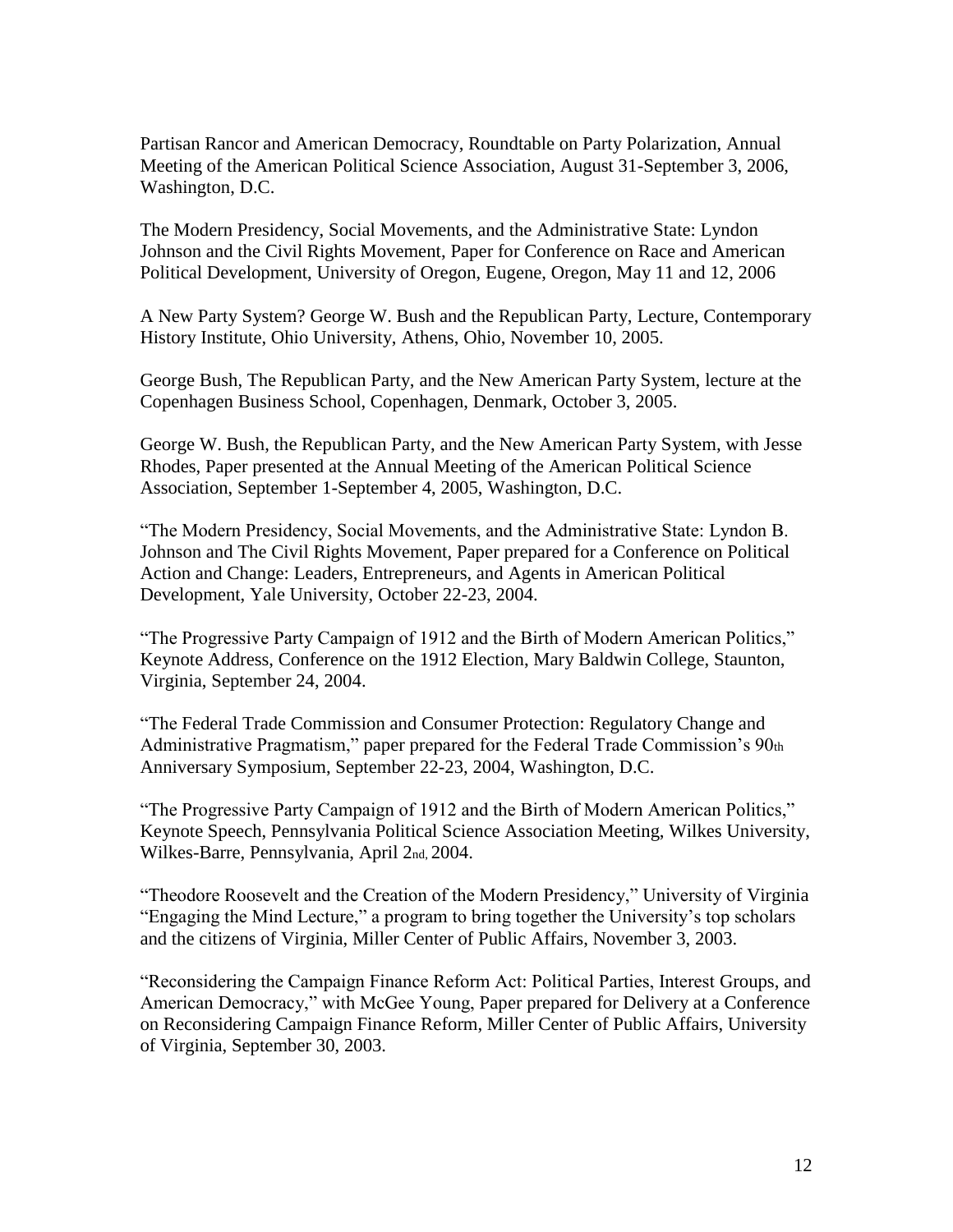"Theodore Roosevelt and the Creation of the Modern Presidency," Lecture, Partnership Learning Network, 2003 Summer Meeting, The Ball Foundation, Chicago, Illinois, August 8, 2003.

"The Progressive Party Campaign of 1912 and the Birth of Modern American Politics," Lecture, Department of Government, University of Texas, March 6, 2003.

"Franklin D. Roosevelt: New Deal Liberalism, Constitutional Change, and the Rise of Big Government," Lecture, Syfr Leadership Conference, Santa Ana, Pueblo, New Mexico, August 21-24, 2002.

"Presidential Greatness," Guest Lecture for Ashbrook Teacher Institute, Ashland University, Ashland, Ohio, June 19, 2002.

"The End of Presidential Greatness?" Prepared for delivery at the Annual Meeting of the American Political Science Association, August 29-September 2, 2001, San Francisco, California.

"The 2000 Election and George W. Bush"s Prospects: An Historical Perspective," Keynote Address, Woodrow Wilson Birthplace Foundation Forum on The New President: Predicaments and Prospects, March 30, 2001.

"Presidential Greatness," Seidman Endowed Lecture, Rhodes College, Memphis, Tennessee, March 15, 2001.

Lyndon Johnson, the Great Society, and the Twilight of the Modern Presidency," Lecture, Conference on The Great Society: Now and Then, Miller Center of Public Affairs, University of Virginia, November 17 and 18, 2000.

"Bill Clinton"s Legacy," Scott Hawkins Endowed Lecture, Southern Methodist University, October 23, 2000.

"The 1912 Election and the Birth of Modern American Politics," Paper prepared for Conference on Progressivism and American Liberalism, Salvatori Center, Claremont McKenna College, Claremont, California, April 13-15, 2000.

"Presidential Greatness," Lecture, Virginia Festival of the Book, Miller Center, Univerisity of Virginia, March 22, 2000.

"The Wayward Path of the Third Way: Bill Clinton"s Legacy for American Politics and Government," Roundtable presentation, prepared for delivery at the annual meeting of the American Political Science Association, September 2-5, 1999, Atlanta, Georgia.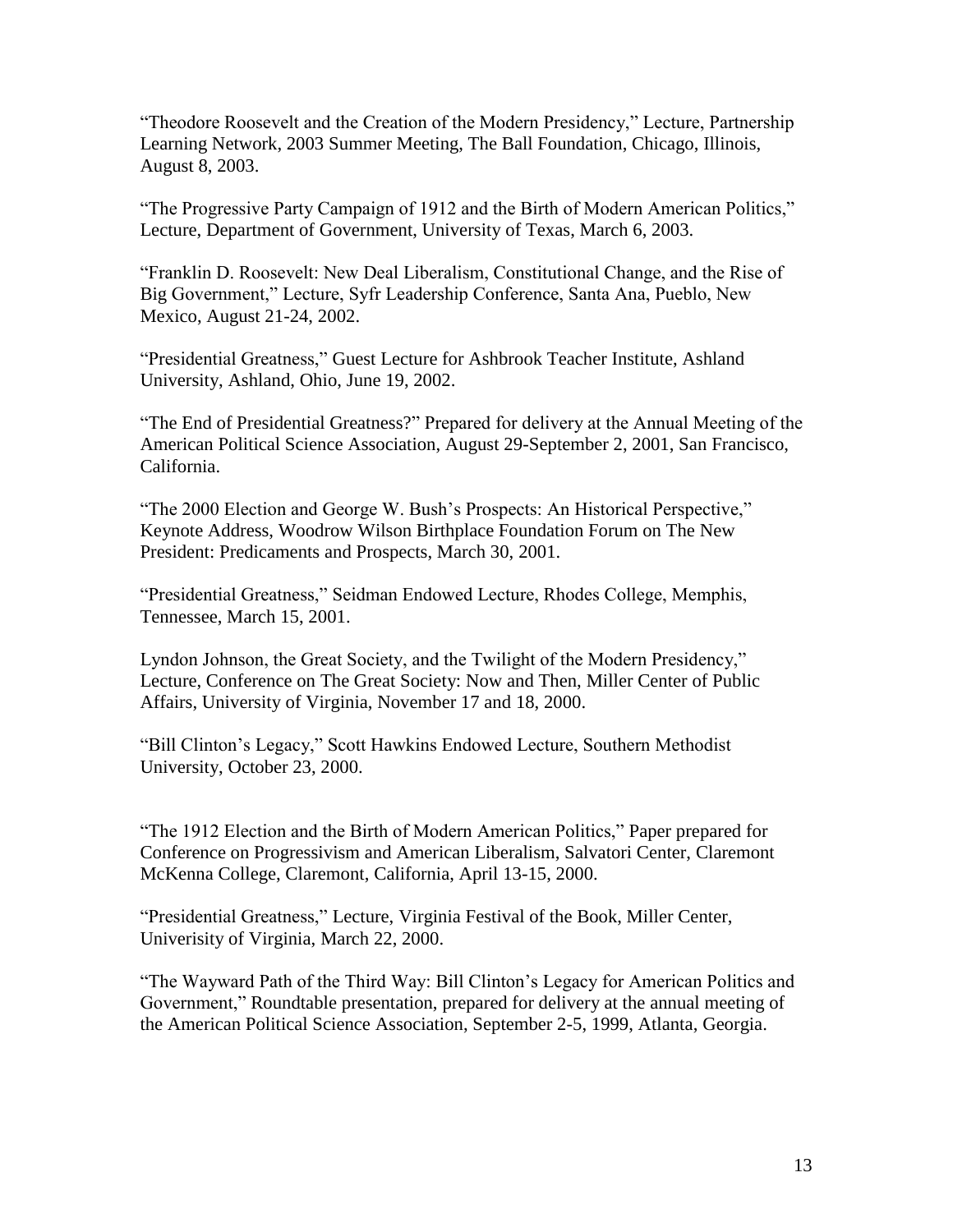"Franklin D. Roosevelt, the Economic Constitutional Order, and the New Politics of Presidential Leadership," Lecture, Conference on the New Deal: Now and Then, Brandeis University, June, 5 and 6, 1998.

"Democratic Presidential Leadership: An Oxymoron?" Paper prepared for delivery at the annual meeting of the American Political Science Association, August 28-31, 1997, Washington, D.C.

"The Progressive Party Campaign of 1912, the 'State', and the Birth of Modern America Politics," Round Table on New Perspectives on State-Building in the Progressive Era, Annual Meeting of the American Political Science Association, New York, New York, September 1-4, 1994.

"The Progressive Party and Social Movements: The 'Critical' Election of 1912," with Daniel Tichenor, Prepared for delivery at the annual meeting of the American Political Science Association, August, 1993, Washington, D.C.

"Administrative Reform and the Displacement of Partisan Politics: Reflections on the 'Third New Deal'," Paper prepared for delivery at the Annual Meeting of the American Political Science Association, September, 1991, Washington, DC.

"The New Deal Coalition," Paper prepared for delivery at The Future of Political Parties, the Ashbrook Series on Constitutional Politics, Ashland University, Ashland, Ohio, November, 1990.

"Programmatic Liberalism and the Rise of Administrative Politics in the United States." Paper prepared for delivery at the Annual Meeting of the American Political Science Association, September, 1988, Washington, D.C.

"The New Deal, Constitutional Change, and the Crisis of Citizenship in American Politics," Address for "The Constitution and the American Political Order," a Bicentennial Seminar sponsored by the Tocqueville Forum, Wake Forest University, Winston-Salem, North Carolina, April, 1988.

"The Modern Presidency and the Transformation of the American Party System: FDR to Reagan." Paper prepared for delivery at the Annual Meeting of the American Political Science Association, September, 1987, Chicago, Illinois.

"New Deal Party Politics, Administrative Reform, and the Transformation of the American Constitution," Paper prepared for "The Legacy of the New Deal: Our Inheritance." A seminar sponsored by the Center for Constructive Alternatives, Hillsdale College, Hillsdale, Michigan, March 8-12, 1987.

"Programmatic Liberalism, the Administrative State, and the Constitution," with Richard A. Harris, Paper prepared for delivery at the Annual Meeting of the American Political Science Association, August, 1986, Washington, D.C.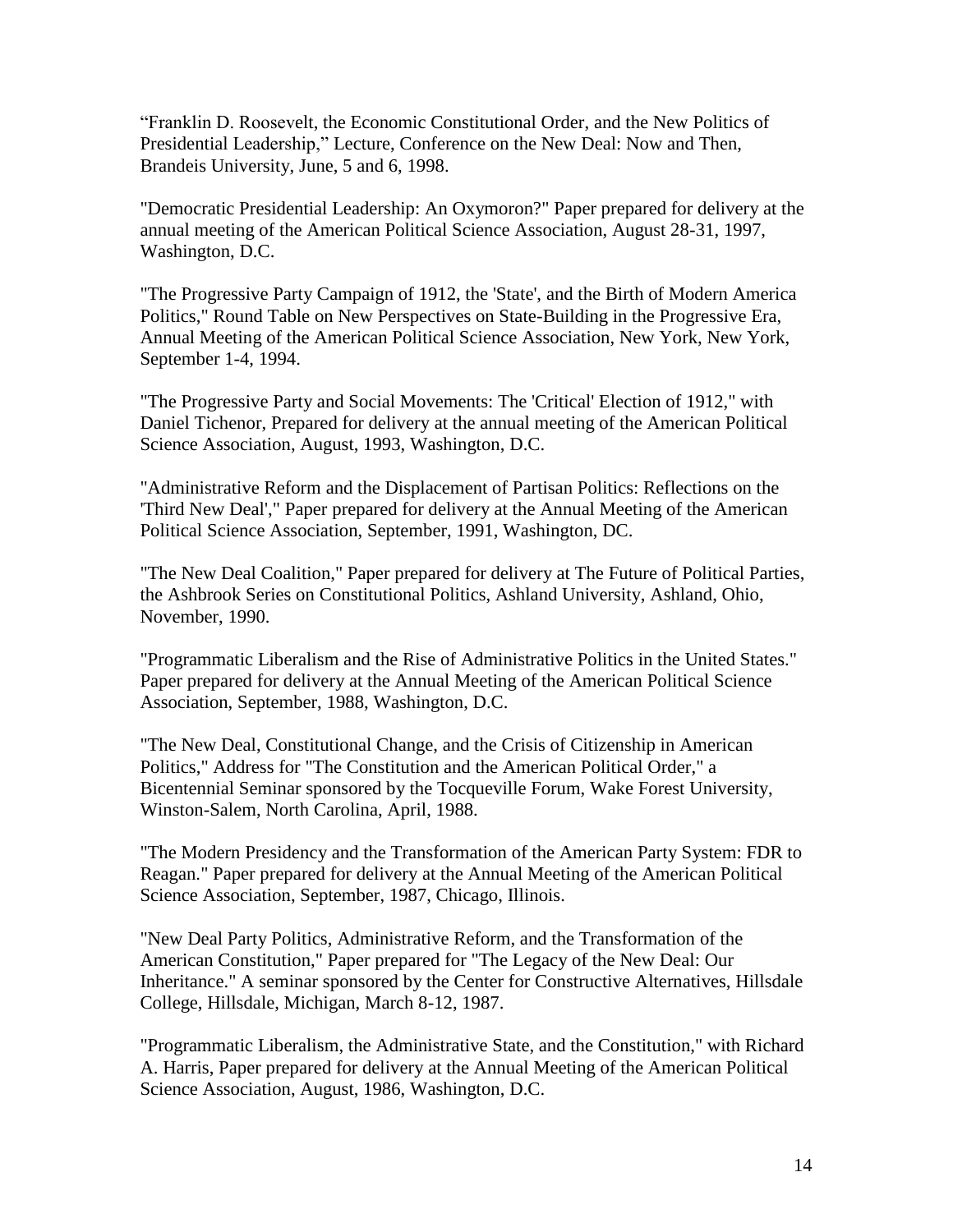"Party Leadership, Policy Reform and the Development of the Modern Presidency: The Impact of the Roosevelt and Johnson Presidencies on the American Party System," Paper prepared for delivery at the Annual Meeting of the American Political Science Association, September, 1984, Washington, D.C.

"The New Deal, Administrative Reform and the Transcendence of Partisan Politics," Paper prepared for delivery at the Annual Meeting of the American Political Science Association, Conference Group on Political Economy, September 1984, Washington, D.C.

"Policy Without Parties: A Reconsideration of Interest Group Liberalism," with Richard A. Harris, Paper prepared for presentation at the Annual Meeting of the Northeastern Political Science Association, November, 1983, Philadelphia, Pennsylvania.

"Deregulating the Public Lobby Regime: A Tale of Two Agencies," with Richard A. Harris, Paper prepared for the Annual Meeting of the American Political Science Association, September, 1983, Chicago, Illinois.

"Regulatory Regimes, Bureaucratic Inertia, and the Prospects for Deregulation," with Richard A. Harris, Paper prepared for the Annual Meeting of the Midwest Political Science Association, April, 1982, Milwaukee, Wisconsin.

"Franklin D. Roosevelt and the Decline of Political Parties," Paper prepared for delivery at the Annual Meeting of the Midwest Political Science Association, April, 1982, Milwaukee, Wisconsin.

"Party Leadership and the Creation of the Modern Presidency," Paper prepared for delivery at the Annual Meeting of the Midwest Political Science Association, April, 1981, Cincinnati, Ohio.

"Generational or Life-Cycle Change -- A Reexamination of 'The Silent Revolution in Western Europe,'" with Thomas Baldino, Paper prepared for delivery at the Annual Meeting of the Midwest Political Science Association, April, 1978, Chicago, Illinois.

"The Future of the Silent Revolution: A Theoretical Reevaluation," with Thomas Baldino, Paper prepared for delivery at the First Annual Meeting of the International Society for Political Psychology, September 2, 1978, New York.

### **PROFESSIONAL ACTIVITIES**

Assistant Director for Studies in Democracy and Governance, Miller Center of Public Affairs, University of Virginia, 2008-present.